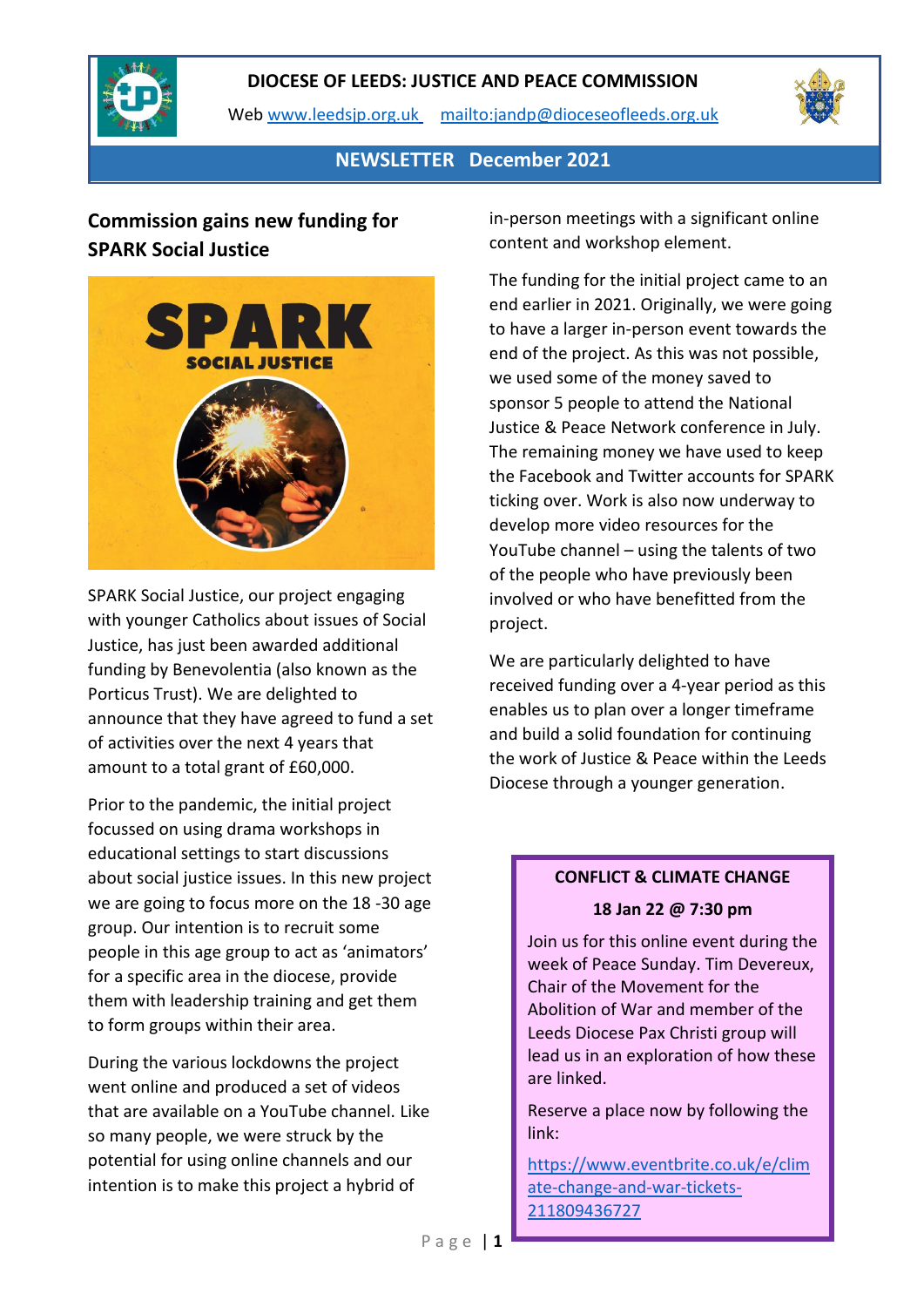

Web [www.leedsjp.org.uk](http://www.leedsjp.org.uk/) <mailto:jandp@dioceseofleeds.org.uk>



**NEWSLETTER December 2021**

## **Palestinian Film Festival Screening**

*By Carol Burns, Leeds Diocese Pax Christi*

Imagine being 19 years old and having to decide whether to agree to be conscripted into the armed forces for your national service. Imagine then if you decided you couldn't in all conscience agree to be part of an army that supports indeed maintains the occupation of another people and risked being put in prison

This was the story of Atalya ben Abi a young Israeli woman, in the documentary, 'Objector,' which was shown at the Leeds Palestinian Film Festival ( November 2021) in partnership with Leeds Pax Christi and the J&P Commission.

This documentary film followed Atalya's journey as she made the decision to refuse her military service and apply to be a conscientious objector.

Interspersed with conversations with Palestinians who she had met during a year of volunteering were conversations with her family as she explained to them why she was going to refuse to do her military service. It was noticeable how attentively she listened to others. We heard her sister talk about feeling under siege from attacks from Gaza, yet not able to tell her small son that they don't have a shelter and her grandfather explaining why he thinks she is wrong. It was a privilege to see how her family tried to understand her decision even though her mother had been a fulltime member of the army and her father was a reservist, seeing their journey towards realising that they did not want to be associated with an Israeli Army that was policing the occupation. They were able to fully support Atalya in her decision.

Atalya found support in her decision through other conscientious objectors, a small but dynamic group, but it was still a very hard decision as she knew she was likely to be imprisoned until there was a chance for her to make her case to the Israeli authorities.

This film is an important watch for many reasons

- The chance to hear a range of Israeli voices and opinions not all Jewish people in Israel speak with the same voice.
- To hear from Atalya's perspective the injustices that Palestinians experience. She argued that her refusal to do her military service was about equality for all groups of people and that the Palestinians should have equality.
- To see Atalya's bravery in being willing to go to prison for her beliefs, she was imprisoned for a total of 110 days before she was able to attend her hearing to see if she would be considered a conscientious objector
- The reluctance of the Israeli authorities to accept her as a CO, but dismissed her from the army for 'severely bad behaviour'
- To see her carry on campaigning against the Occupation despite abuse being hurled at her and fellow CO's from other Israelis.

I was also interested to discover afterwards that the director Molly Stuart came to film making through community organising and a wish to improve the way social movements for change are portrayed.

The film was informative, moving and inspiring in equal parts and if you would like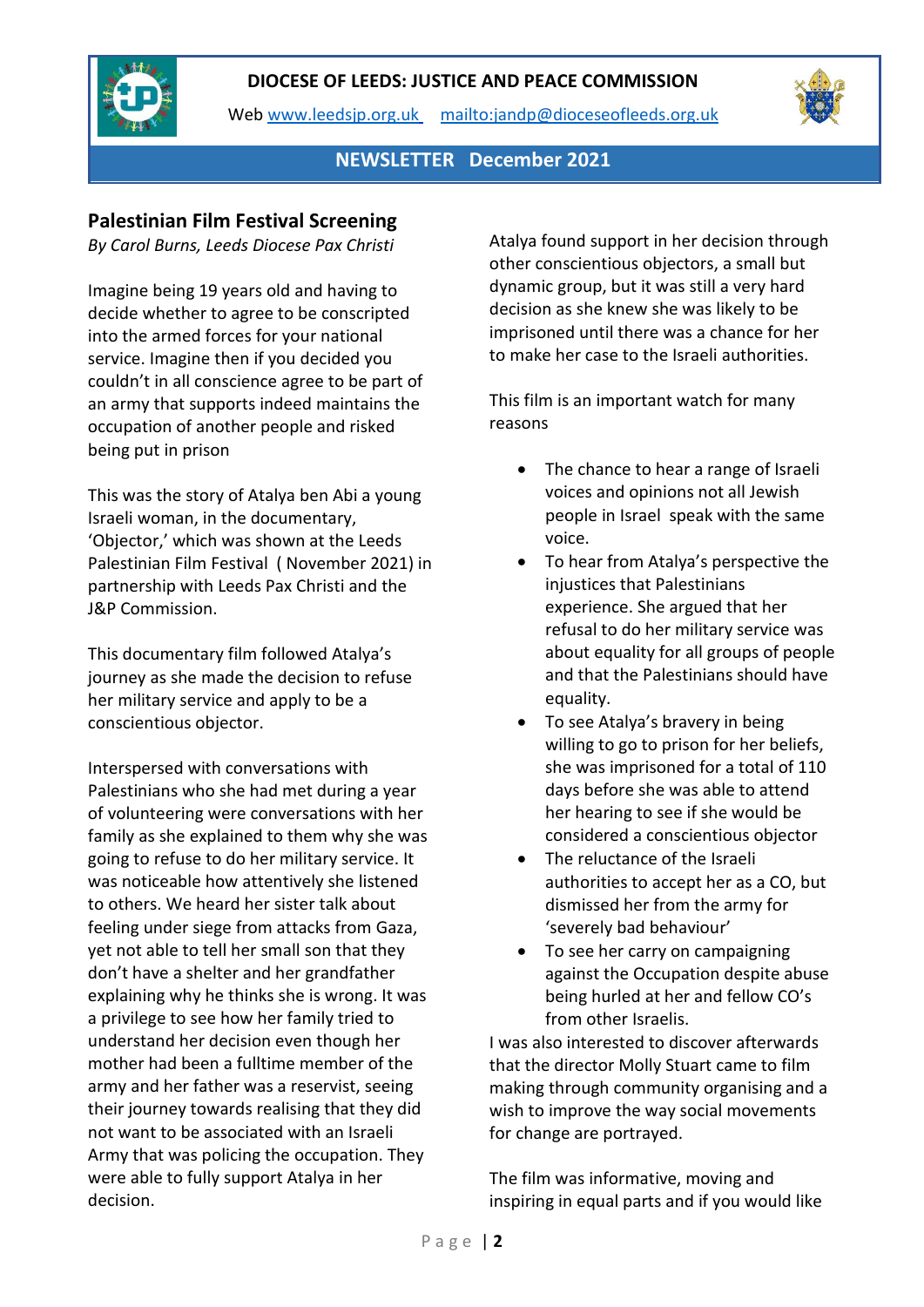

Web [www.leedsjp.org.uk](http://www.leedsjp.org.uk/) <mailto:jandp@dioceseofleeds.org.uk>



**NEWSLETTER December 2021**

to watch it you can stream it online for a small fee by going to the film's website <https://objectorfilm.com/>

The evening also included a chance to ask questions of Atalya as she joined the meeting via zoom from Amsterdam where she is now studying.

An added bonus before the main feature was a short five minute animation, Checkpoint, directed by Jana Kattan while she was a student at the Bournemouth Arts University. This short film tells the story of a young Palestinian girl's experience of going through

a checkpoint to get to school. Jana was also able to join us in person for the evening. It was great to have these two young women available to give their views about the situation in Israel Palestine during the postscreening discussion.

The event was fully booked and organisers from all sides were pleased to see many new people at the film festival. It seems likely that next year, funds permitting, we will be partnering with Leeds Diocese Pax Christi and the Festival committee again.

*The J&P Commission has a number of films on DVD that cover aspects of the Israel Palestine conflict in different ways. These are all available for loan from the J&P centre at Hinsley. Just email us for more information or to borrow a specific DVD.*

Borrow them for your individual use or to show in your parish. If you want to show one of these films in your parish then the Commission could provide a speaker to answer any questions as well as providing an HD projector and sound system to make for a more cinematic experience!

| <b>VOICES ACROSS THE DIVIDE</b><br>© 2013 Running time 57 mins<br>Interviews with Palestinians who have immigrated to the US and<br>Canada enabling them to tell their story and for this to be fitted into<br>the wider story of the region since the 1940's.                                                                                                    |
|-------------------------------------------------------------------------------------------------------------------------------------------------------------------------------------------------------------------------------------------------------------------------------------------------------------------------------------------------------------------|
| <b>5 BROKEN CAMERAS</b><br>©2011 Running time 90 mins<br>Emad Burnat is a Palestinian video journalist who lives in the West Bank<br>Palestinian village of Bil'in. Over the course of several years his cameras<br>are damaged or shot but Emad and Israeli film-maker Guy Davidi have<br>shaped hundreds of hours of film into a compelling documentary         |
| <b>DISTURBING THE PEACE</b><br>©2016 Runninng Time 86 mins<br>This film follows the stories of former enemy combatants - Israeli<br>soldiers from elite units and Palestinian fighters. It reveals their<br>transformational journey from soldiers committed to armed battle to<br>nonviolent peace activists leading to the creation of Combatants for<br>Peace. |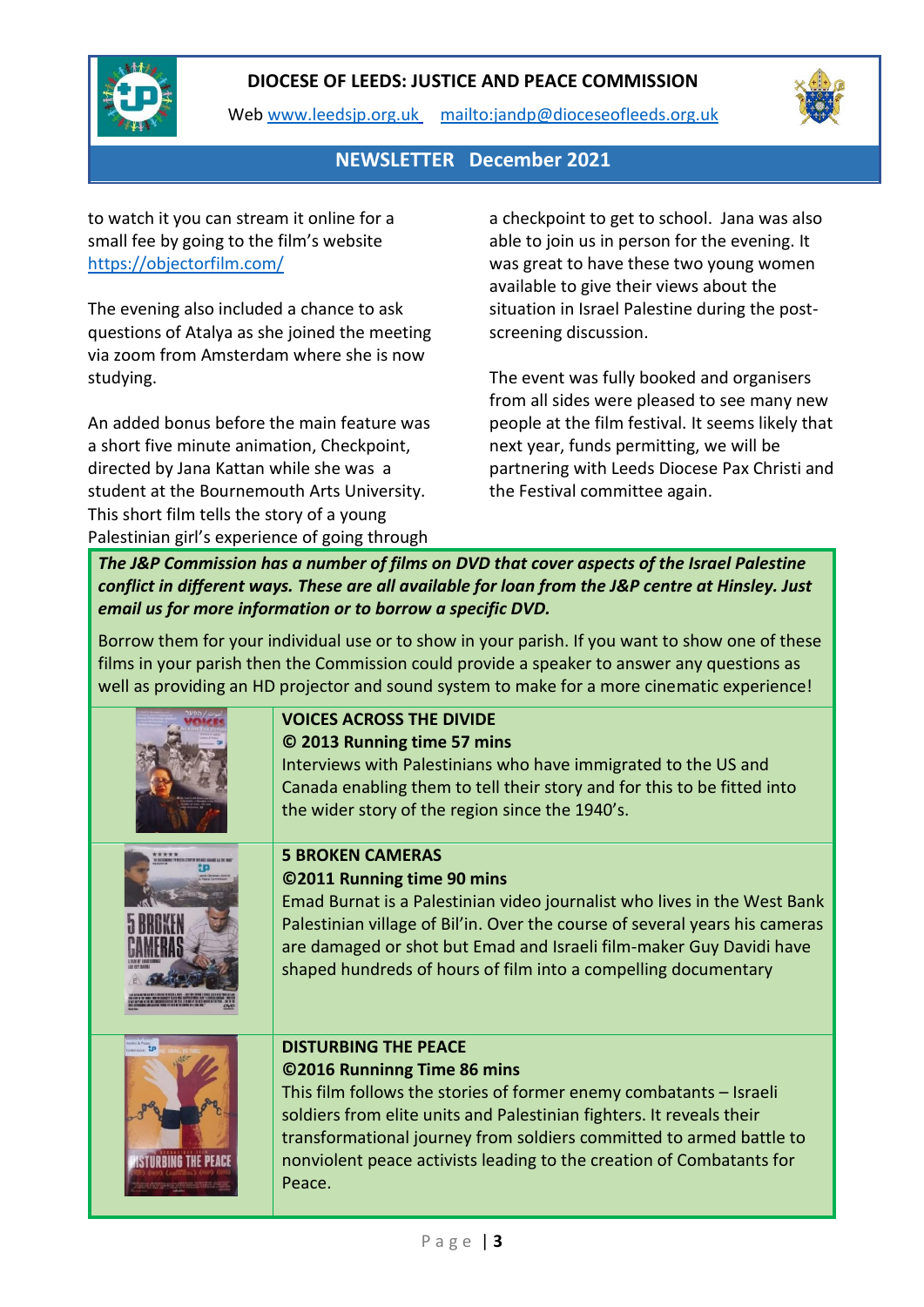

Web [www.leedsjp.org.uk](http://www.leedsjp.org.uk/) <mailto:jandp@dioceseofleeds.org.uk>



# **NEWSLETTER December 2021**



#### **THE STONES CRY OUT**

#### **©2013**

For more than 60 years the Palestinians, Christians and Muslims have suffered displacement and expulsion, wars occupation and oppression. The voices of Palestinian Christians have often been drowned out – this is their story.

## **Synodal Listening Process**

*By Joe Burns, Commission member*

This is an ongoing process and meetings have already taken place in many churches. I heard several people praise the training that was given to facilitators, which was very encouraging.



The reports from people attending listening sessions have been much more mixed. From the

communion | participation | mission

people that I have spoken to, a number have found the process rather frustrating as it seemed very constrained by the time available.

I think that the questions themselves do not help very much because of the way that they have been framed. My own view is that unpicking what each question is getting at takes some time – and there probably isn't enough in a single listening session. In such situations people end up making statements with massive assumptions built into them.

I'm useless at expressing my thoughts 'on the hoof'. My recommendation is that, even if you have been to a listening session at your local church take the time to do the online

survey. That way you are not operating against the clock and can take the time to order your thoughts and put them against the most appropriate question. There is no perfect way of doing an exercise like this. However, we have been asked to give our views and if we have opinions about the role of Justice & Peace issues and how these are approached through formal church

#### **Take the Survey!**

Follow this link to take a look at the online version of the survey. You can print it out or just look at each section and think about it before filling it in.

[https://www.dioceseofleeds.org.uk/p](https://www.dioceseofleeds.org.uk/parish-to-mission/online-survey/) [arish-to-mission/online-survey/](https://www.dioceseofleeds.org.uk/parish-to-mission/online-survey/)

channels then we should use this opportunity to make those views known.

Another thought that I had about the process is that it could be a springboard for parish renewal and for parishes to extend the listening process and take action based on these extended discussions. Whether something like this will happen is very much down to the individuals in a parish – both in terms of lay and clerical leadership and how open they are to the Holy Spirit. The imperative for renewal is certainly there!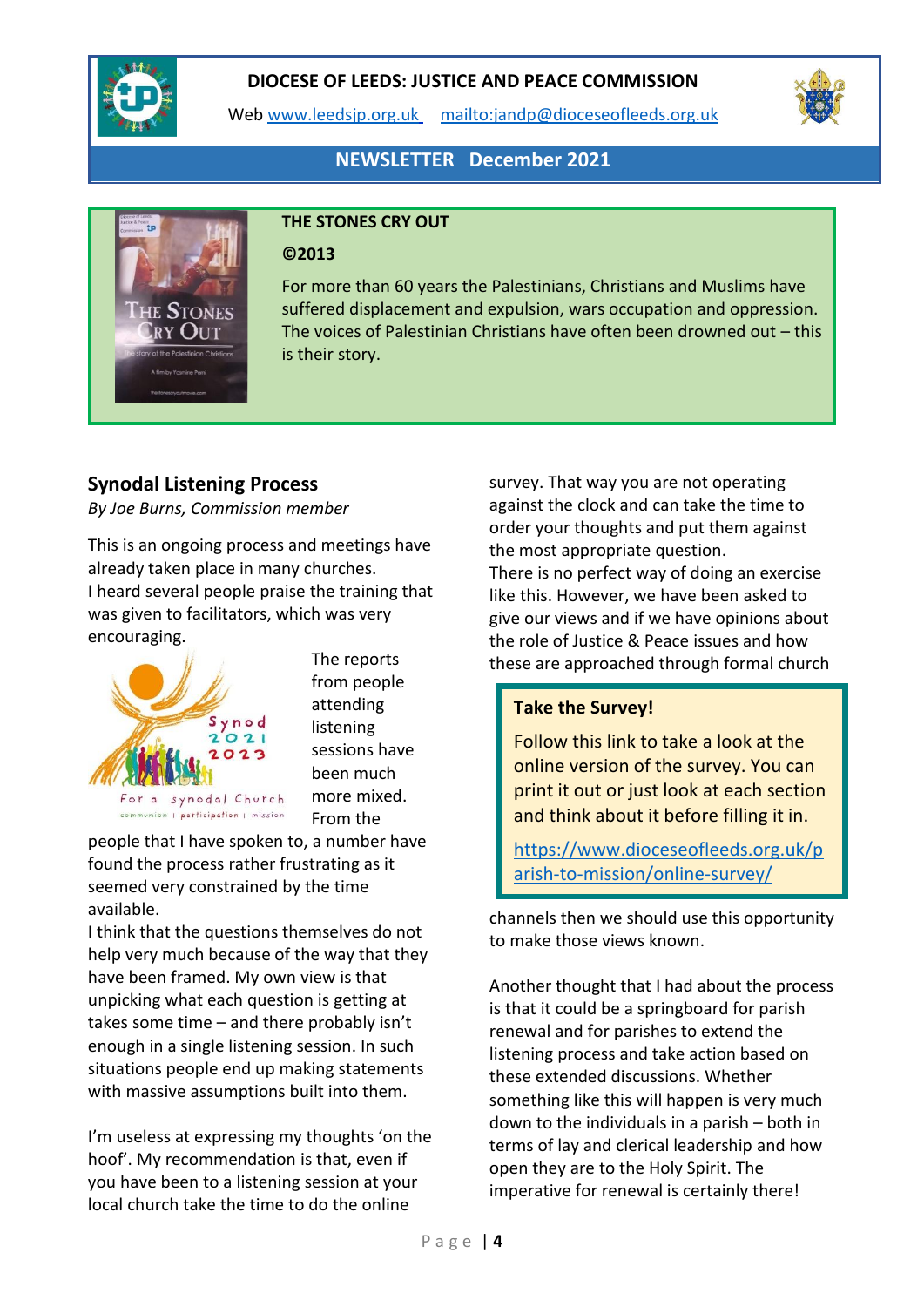

Web [www.leedsjp.org.uk](http://www.leedsjp.org.uk/) <mailto:jandp@dioceseofleeds.org.uk>



**NEWSLETTER December 2021**

# **Comboni Survivors**

### *By John Duffy,*

### *Justice & Peace Commission Member*

Earlier this year, Bishop Marcus made a public and much applauded apology (on behalf of the Church) to the survivors of sexual abuse at St Peter Claver College over 50 years ago. This group of men has tried over the years to persuade the Comboni Order to meet them, hear their stories and recognise the traumas which have affected their lives.

This is the first (and only) apology they have received. The Order still refused to meet the men, so in September, with the support of our bishop, and after consultation with the survivors group, the J&P group wrote to the order as follows:



*The Leeds Diocese Justice and Peace commission wishes to support our bishop, Marcus Stock, in his apology to the survivors of clerical sexual abuse in St Peter Claver College, Mirfield, in the 1960s and 1970s – the unhappy history of such abuse and its aftermath affects the whole body of the church.* 

*We also want to stand in solidarity with the survivors group, who want their experience to be acknowledged, and we urge the Comboni Order to meet the group soon and unconditionally, to hear their stories and offer apologies to each survivor, so that the men's pastoral needs are met.*

*We understand that there are strong feelings about the Order's unwillingness to meet the group unconditionally. We would be grateful if you were able to explain this reluctance to us.*

*To date we have received no reply or acknowledgment.* 

The members of the group persevere in their search for peace through healing: not only for themselves, but for their families. Some have died without experiencing any peace of mind, and one of them has written: *It seems to us as a group that the wheels of justice move more slowly in the Catholic Church than in any other institution we know. Whilst some of you have shown us real compassion the Church as an institution seems completely lacking in any at all. It says many fine things about victims of abuse but does not support them with decisive action. So often the institutional response is silence.* 

For Pope Francis, people are always more important than laws or institutions, and we should follow his lead and example: we all, as Church, need to speak out on behalf of these victims and support their prolonged struggle for justice. We cannot allow that silence to prevail.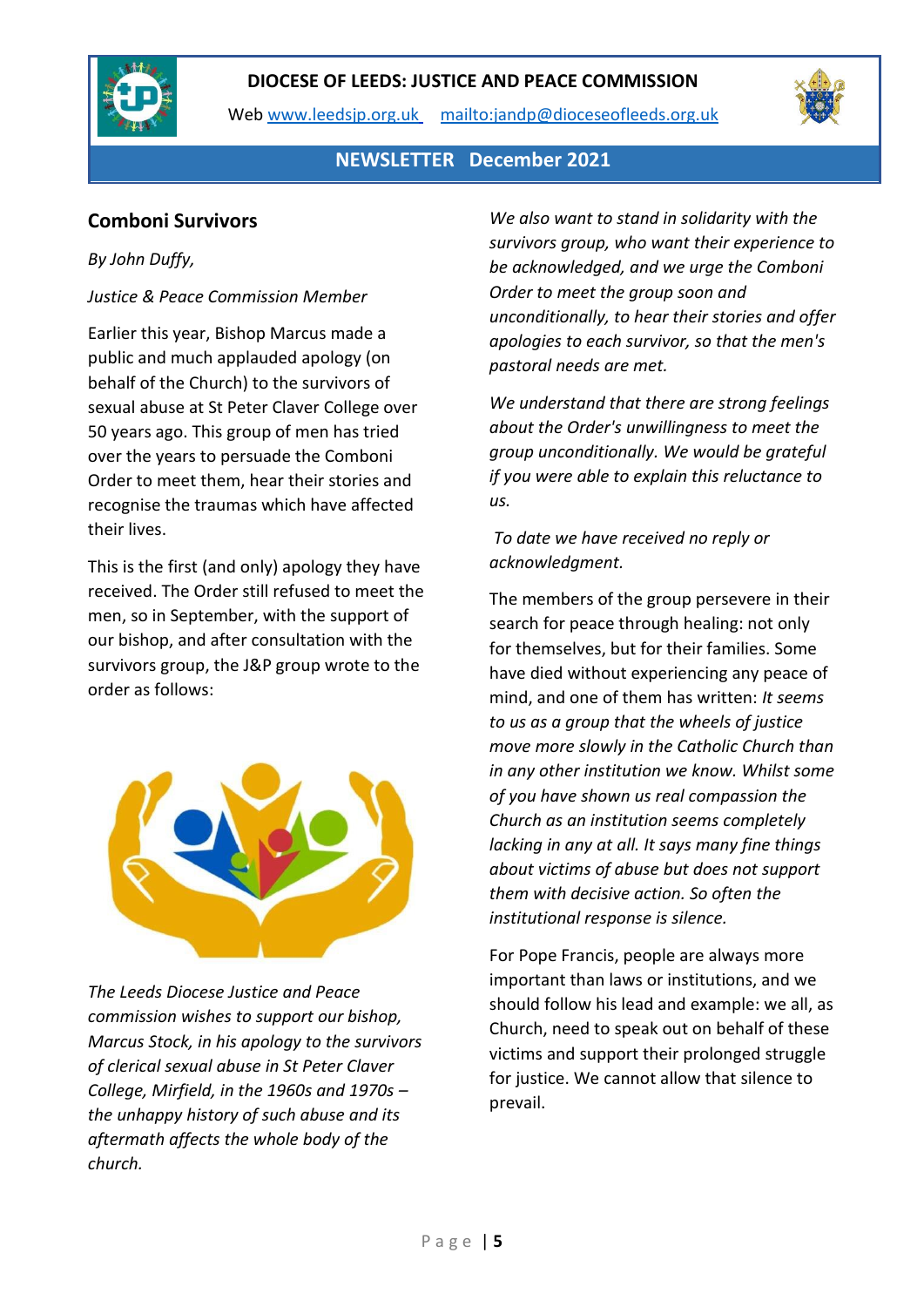

Web [www.leedsjp.org.uk](http://www.leedsjp.org.uk/) <mailto:jandp@dioceseofleeds.org.uk>



**NEWSLETTER December 2021**

### **In Work Poverty and the SVP (part 2)**

*by John Battle Chair: Leeds Justice and Peace Commission*.

In part two of 'In Work Poverty' and, as we face further restrictions due to the new variant of Covid 19, John Battle discusses what we can do to truly help the working poor.



Even before the pandemic one in four families receiving Universal Credit had cut food intake or had meal patterns disrupted because of the low level of the basic safety net for families. The freeze on working age benefits in the recent

years of austerity has contributed to this income reduction.

The Government's emergency pandemic measures certainly helped, introducing the furlough scheme and a £20 a week increase in Universal Credit. But both the furlough scheme and that £20 a week increase were discontinued in October this year. It is estimated that up to 6 million families stand to lose £1,040 a year in financial support as a result.

In addition, in August the energy regulator announced that fuel bills were set to soar from October. The 11 million households that pay by direct debit will see an average dual fuel bill rise by £139. But for the 4 million on prepayment meters (typically the economically vulnerable) their average bill will rise by £153.

#### WHAT DO WE DO NEXT?

As Mike Brewer the chief economist at the Resolution Foundation puts it; "Simply returning to the old system is not good enough after what the country has gone through".

So what are the positive suggestions?



**UNIVERSAL CREDIT £20**; Already pressure has been building from charities including Caritas and our own SVP, churches, the TUC, and poverty analysts to maintain the £20 Universal Credit uplift. The Resolution Foundation goes beyond simply asking to maintain the £20 a week boost and calls for levelling up support for the under 25's and raising the child element of Universal credit by £5 a week to directly help families.

**FURLOUGH**: The TUC has made a case for workers to continue to receive 80% of their wage for any time on the scheme, with a guarantee that no-one falls below the statutory minimum wage for their normal working hours. Any worker working less than 90% of their normal working hours to be offered funded training options. Companies must demonstrate a reduction in demand (including restructuring) and not pay dividends while using the scheme. There should be time limits but with limited exceptions. For many years such a scheme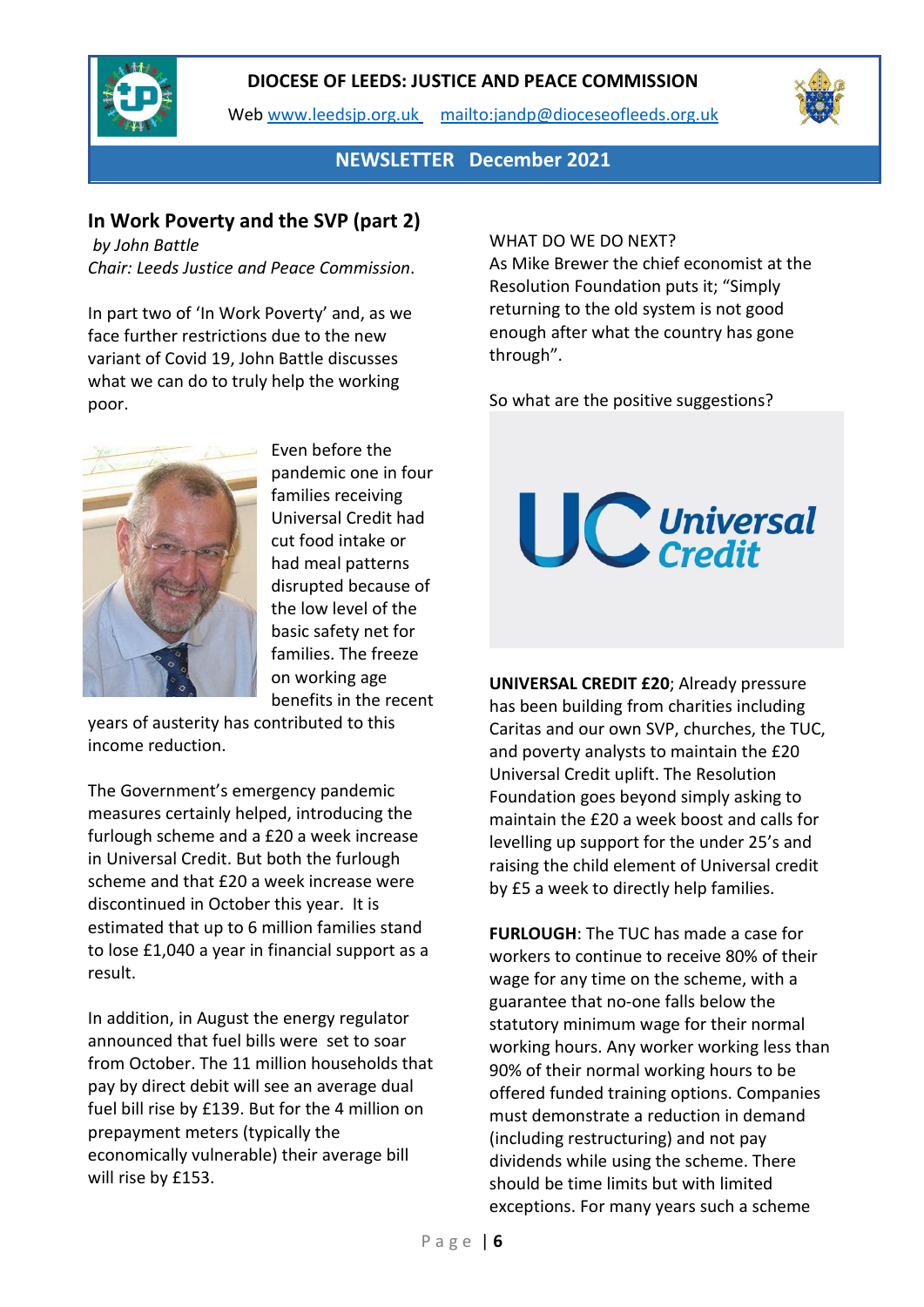

Web [www.leedsjp.org.uk](http://www.leedsjp.org.uk/) <mailto:jandp@dioceseofleeds.org.uk>



### **NEWSLETTER December 2021**

has operated in Germany, Japan and other OECD countries to shield workers during tough economic periods.

It is worth adding that since the 1979 peak of 13.2 million workers there has been a dramatic fall in Trade Union membership. Most of the unionised jobs are in the public sector and members in the private sector are in companies that have long had collective bargaining agreements. In the new companies of the service sectors unions are virtually unknown. Yet there is a strong current of support in Catholic Social Teaching from Rerum Novarum through the encyclicals of Pope St John Paul II, Emeritus Pope Benedict and now Pope Francis for their vital contribution as a means of tackling working poverty.



**A REAL LIVING WAGE**? Despite the government renaming the statutory legal minimum wage as the 'living wage", the Living Wage Foundation does serious research work campaigning for a REAL LIVING WAGE. It an hourly rate assessed in accordance with basic income needs and economic capacity to increase wages. Encouragingly more and more employers are signing up to it as a matter of social justice.

But it is an hourly rate and does not resolve the problem of insufficient hours of work. Now there are economic and political debates around introducing a BASIC INCOME for all as already trialled in some countries.

#### **FROM LISTENING INTO ACTION**

The SVP moves from listening (and direct support - often working with low income families), to the lived experiences of people to objective analysis of the realities. St Vincent gave us a lead; "To serve those who are poor is to go to God and you should see God in them". Pope Francis is challengingly direct; "Christians are called to confront the poverty of our brothers and sisters to touch it, to make it our own and to take practical steps to alleviate it". Saint Oscar Romero the Archbishop of El Salvador, murdered for defending the poor, said; "When the Church hears the cry of the oppressed it cannot but denounce the social structures that give rise to and perpetuate the misery from which the cry arises". This is part of the SVP mission here today

A last word; Pope Francis sent a message to the recent meeting of the World Bank; *"despite our deeply held conviction that all men and women are created equal many of our brothers and sisters in the human family are effectively excluded from the financial world. If we are to come out of this situation as a better, more humane and solidary world, new creative forms of political and economic participation must be devised, sensitive to the voice of the poor and committed to including them in building our common future*".

In the face of the working poor in our own society, that challenge applies not just to those in the SVP but all of us who call ourselves Christian.